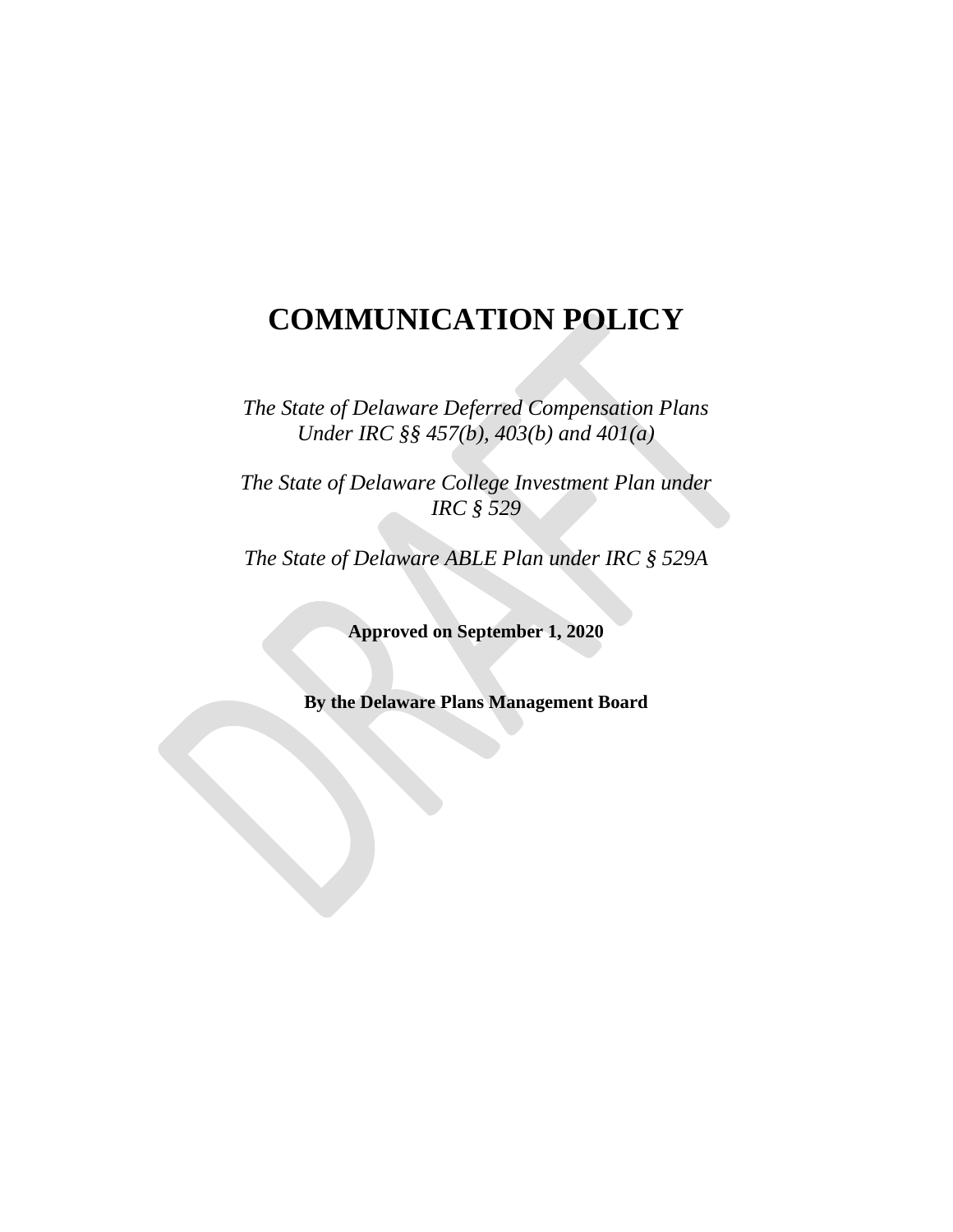#### **I. THE PLANS MANAGEMENT BOARD AND ITS COMMITTEES**

The Plans Management Board (the "Board") oversees and administers the State of Delaware (the "State") deferred compensation program authorized under chapter 60A of title 29 of the Delaware Code (the "DC Program"). The DC Program encompasses three distinct deferred compensation plans authorized under the Internal Revenue Code ("IRC"): (a) the State's deferred compensation plan under IRC § 457(b); (b) the State's tax-sheltered annuity plan for certain education employees under IRC § 403(b); and (c) the State's employer match plan under IRC § 401(a). The Board also oversees and administers the State's college investment plan under IRC § 529, authorized by subchapter XII, chapter 34 of title 14 of the Delaware Code, and the State's "Achieving a Better Life Experience Program," authorized by chapter 96A of title 16 of the Delaware Code (collectively, the "Plans").

Pursuant to Resolution No. 2018-1 (the "Resolution"), the Board created standing investment and audit and governance committees (the "Committees") and vested them with authority to review and make recommendations to the Board with respect to certain matters. The Audit and Governance Committee has the authority to review and make recommendations to the Board about all matters related to (i) Plan audits (ii) Plan amendments, (iii) Plan-related cybersecurity issues; and other audit or governance matters pertaining to the Plans. Pursuant to the Resolution, the Board also created a standing Investment Committee and vested it with authority to review and make recommendations to the Board with respect to all matters related to Plan investment options and Plan investment performance, as well as all other investment-related matters pertaining to the Plans as may be referred by the Board. Both Committees have "outside" members who are not members of the full Board.

# **II. THE OFFICE OF THE STATE TREASURER**

The Office of the State Treasurer ("OST") is required to and does provide administrative support for the Board and its Committees in accordance with 29 *Del. C.* § 2722(g).

# **III. STATEMENT OF PURPOSE AND SCOPE**

This policy is intended to ensure that communications by and among Board and Committee members are handled appropriately. This policy governs any communications by or between any Board or Committee member relating to Plan-related public business.

# **IV. COMMUNICATION AT PUBLIC MEETINGS**

Board and Committee members, as well as OST staff, are expected to conduct themselves in a professional and courteous manner in all settings, whether that be in open or closed session. Members should endeavor to communicate in an open and constructive manner.

#### **V. COMMUNICATION BETWEEN MEMBERS OUTSIDE OF PUBLIC MEETINGS**

Board and Committee members are free to contact any other member about matters that do not constitute public business of the Board. From time to time, a member may desire to discuss a Plan-related matter with another member outside of the context of a public meeting. Such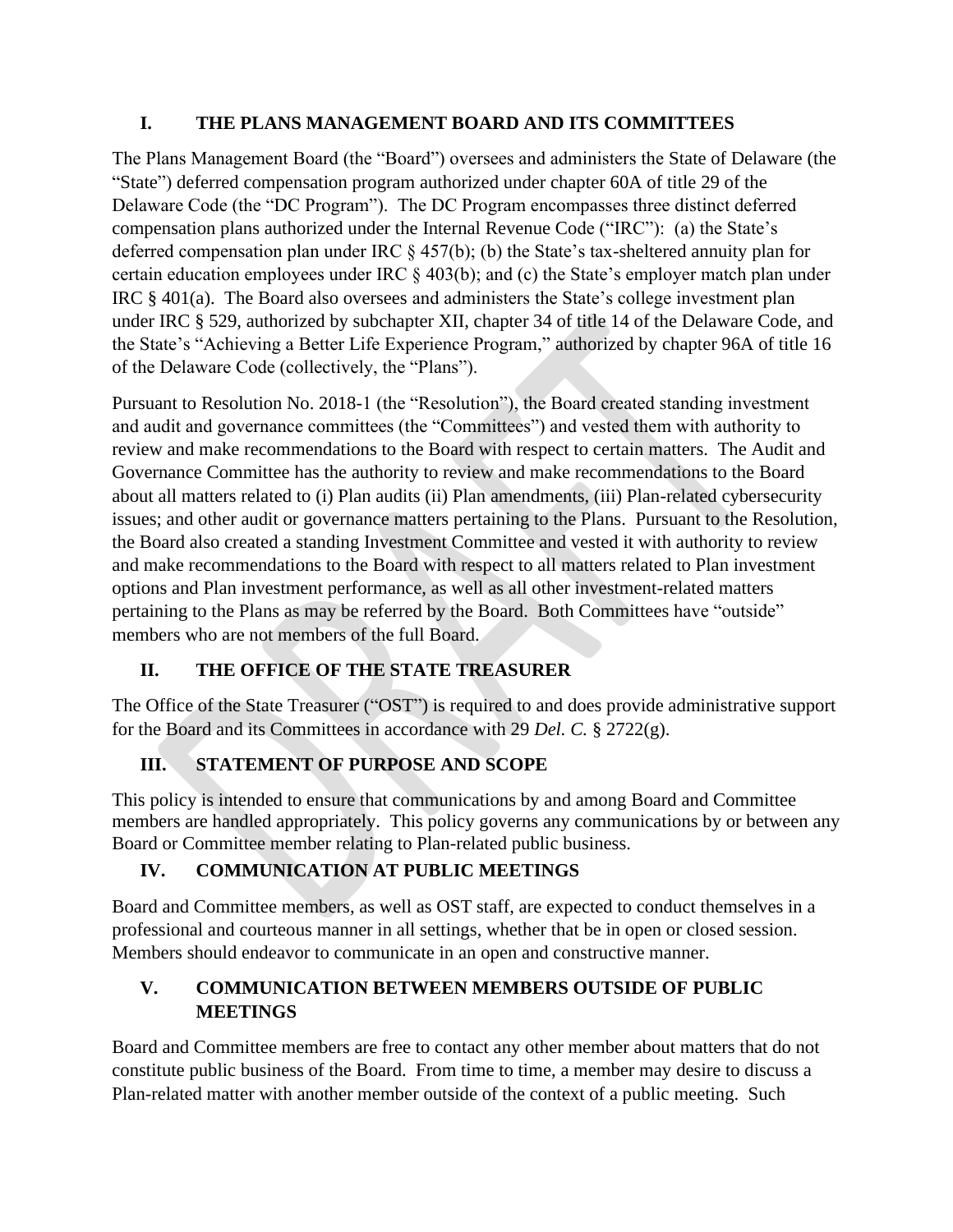communications may be problematic, as they are not transparent and can lead to "daisy-chain" emails or "serial" phone conversations, which, in turn, may constitute "constructive quorums" and violations of the open meeting provisions of the Delaware Freedom of Information Act, 29 *Del. C.* §§ 10001-10007 ("FOIA"). Should a member need to contact another member directly to engage in a substantive dialogue about a matter of Board business, such member may initially contact the Deputy Attorney General assigned to the Board and OST (the "DAG") to assess any potential FOIA issues. Members are free to contact the appropriate Chair or OST staff with procedural questions, or if they wish to have specific issues added to a public meeting agenda.

This policy does not prohibit informal gatherings of Board or Committee members for social purposes, or for other functions, official or unofficial, wholly unrelated to the public business of the Board. Such functions and gatherings are not considered public meetings under FOIA as long as (a) no quorum of the Board, a Committee or any other public body of the Board (*e.g.*, a special or ad hoc committee) is present at the function, and (b) there is no discussion of the public business of the Board. If two or more Board or Committee members find themselves at the same social gathering or function, they may freely talk about matters unrelated to the Plans but should avoid any discussion of Board-related business.

# **VI. COMMUNICATIONS BETWEEN A MEMBER AND OST STAFF OR DAG**

Board and Committee members are free to contact OST staff for any reason, including agenda questions, meeting schedules, and travel reimbursements. Members normally should direct all such inquiries to the Director of Contributions and Plans Management (the "Director").

The State Treasurer is an *ex officio* member of the Board and may be appointed to one or more Committees. Members with Plan-related questions for the State Treasurer should consult Section V, above.

Occasionally, Board and Committee members may have non-FOIA, Plan-related legal question. Such members normally should first consult with the Director but may contact the DAG directly. Members are reminded that the DAG represents OST, the Board and its Committees, not the individual members. Accordingly, your discussion with the DAG may not be privileged. Members with questions about the applicability or effect of the State's Code of Conduct, 29 *Del. C.*, ch. 58, should address such issues with their individual attorneys or Counsel for the Public Integrity Commission.

# **VII. COMMUNICATION WITH A CURRENT OR PROSPECTIVE VENDOR**

Board and Committee members may be contacted directly by a current Plan vendor about Planrelated matters, or a prospective vendor interested in doing business with the Board in the future. Members should not engage in the substance of such inquiries, but rather, should refer the matter to the Director. Members who wish to contact a current Plan vendor about Plan-related issues directly should first consult with the Director.